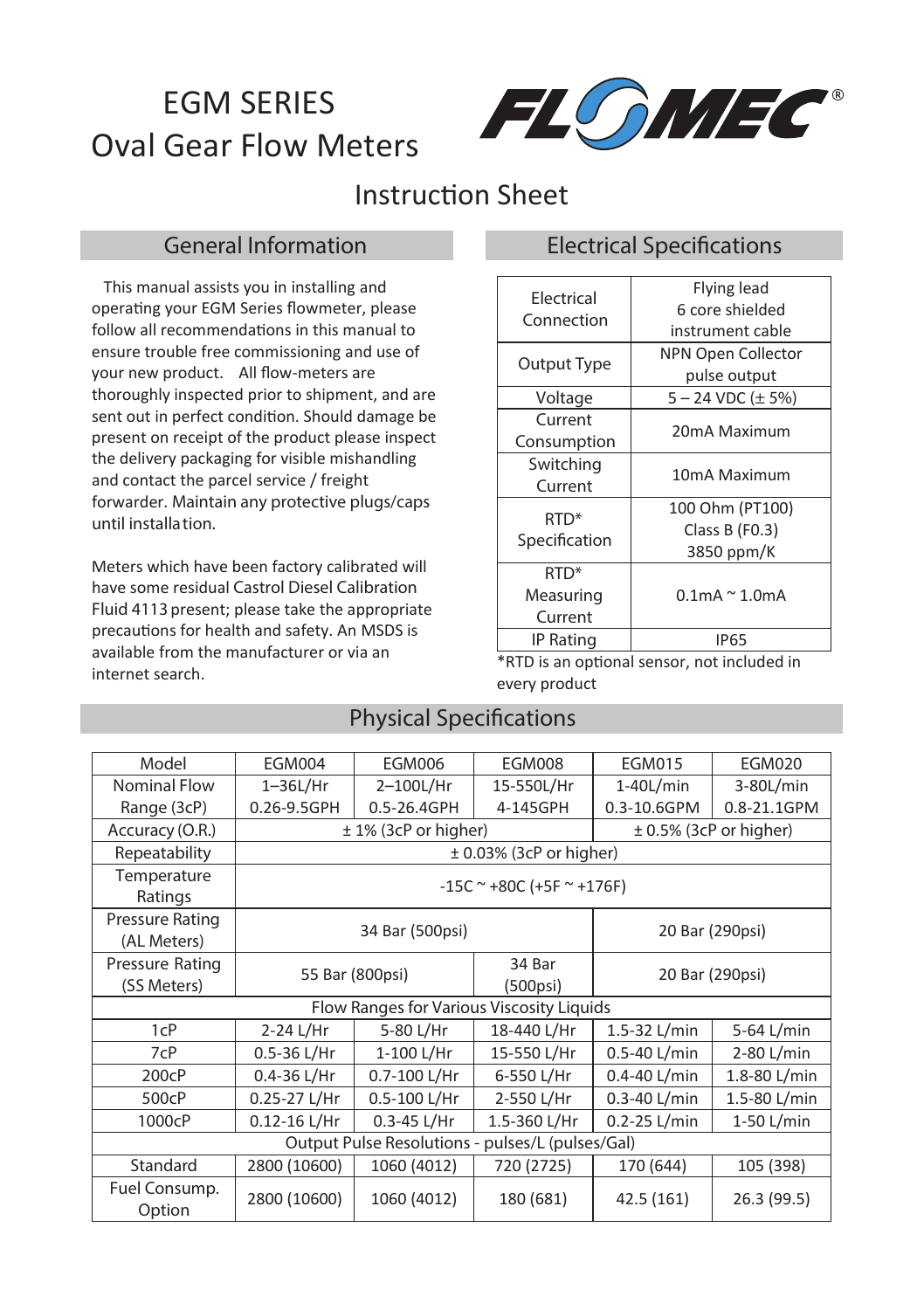#### *Mechanical Installation*

When installing your flow meter please follow the following recommendations:

- 1) Confirm the meter is suitable for the application conditions of flow, temperature, pressure, and chemical compatibility before installation.
- 2) The meter can be installed with flow in any direction, so long as the oval gear shafts are in a horizontal orientation – as per images below. Failure to install the meter in the correct orientation will cause premature wear of the internal components and will void warranty.



- 3) Ensure the flow of liquid is clean during all commissioning steps and during operation by fitting a filter or strainer upstream of the flowmeter. *Strainer mesh should be 75 micron (200 mesh)* or better.
- 4) Do not make pipe-joins upstream of the flowmeter with PTFE tape as loose pieces can damage the flowmeter internals. Use a paste sealant wherever possible.
- 5) Ensure fluid entering the meter remains liquid at all times; avoid solidification or gassing of the process liquid.
- 6) Do not expose the meter to any hydraulic shock; if pressure spikes are possible fit the system with a surge suppressor or pressure relief valve.
- 7) The meter must *NOT* be run until the pipework is *flushed of foreign matter* (from welding, grinding, or joining pipes). *The system must also be slowly purged of all air before running the meter*, large slugs of air passing through the meter at commissioning WILL DAMAGE THE METER AND VOID WARRANTY.

#### *Electrical Installation*

 EGM Series flowmeters are equipped with quality shielded instrument cable which can be terminated at any receiving instrument using the terminal conventions shown in the diagram below. *In order to avoid inductive interference, terminate the cable shield at the receiving instrument on a specific ground or shield terminal.* 

 When connecting the Hall Effect pulse signal to a receiving instrument or PLC *a pull-up resistor MUST be used*. The pull up resistor is connected between the signal wire (white) and the +VDC wire (red). Recommended pull-up resistor value is 10kOhm, 2.4kOhms is the minimum value.



\*For meters not ordered with a PT100 output, the yellow/green/blue wires are not used.

\*For installations using 2-wire PT100 connections, use only the yellow + green wires.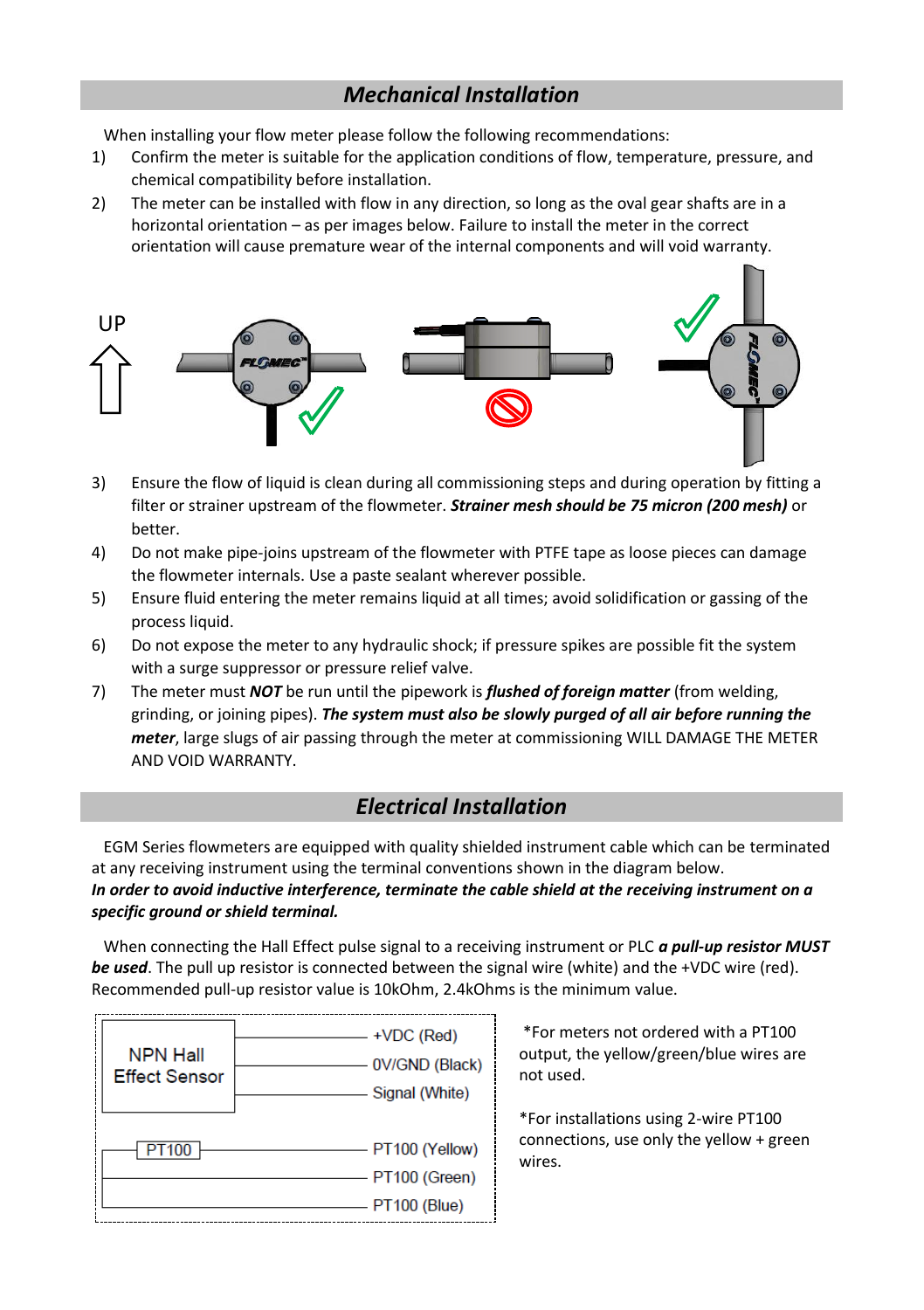#### *Parts Identification*



| Item | <b>Description</b> |
|------|--------------------|
|      | Meter Body         |
| 2    | <b>Rotor Kit</b>   |
| κ    | Body O-Ring        |
|      | Meter Cap Assembly |
| 5    | <b>Cover Plate</b> |
|      | Cap Screws         |

For replacement part numbers please see the detailed Operation Manual available online [\(www.flomec.com.au\)](http://www.flomec.com.au/)

Or contact your nearest Flomec representative

### *Meter Disassembly / Reassembly*

- 1) Before carrying out repair/service work on the flow meter ensure that the flow through the meter is stopped and the system is depressurised. Also ensure the voltage supply is isolated.
- 2) Unscrew the 4 cap screws using the correct size allen key (hex key), remove the 4 screws from the meter cap.
- 3) Remove the cover plate and meter cap taking care to not drop or damage the ORing or the oval gear rotors.
- 4) Inspec the ORing and the rotors for damage. Check the measuring chamber for scoring, also check the shafts show no sign of damage or wear. If any internal components are damaged it is advisable to refer to the manufacturer for guidance due to the potential effect of the damage on the accuray of the flowmeter.
- *5)* Re-install rotors at exactly 90 degrees to each other, with all magnets must facing towards the meter cap. Magnets are inserted into blind holes from the underside of the rotors – installing rotors with the holes upwards is incorrect. Idler rotors (no magnets) must be installed with the radiused gear teeth facing downwards, *if you are unsure please refer to the detailed manual available online.*
- 6) Refit the ORing, taking care that it is seated correctly in its groove. It is recommended that new ORings are used whenever a meter is disassembled.
- 7) Refit the meter cap screws and torque to 4NM for 004/006/008 meters, or 6NM for 015/020 meters.